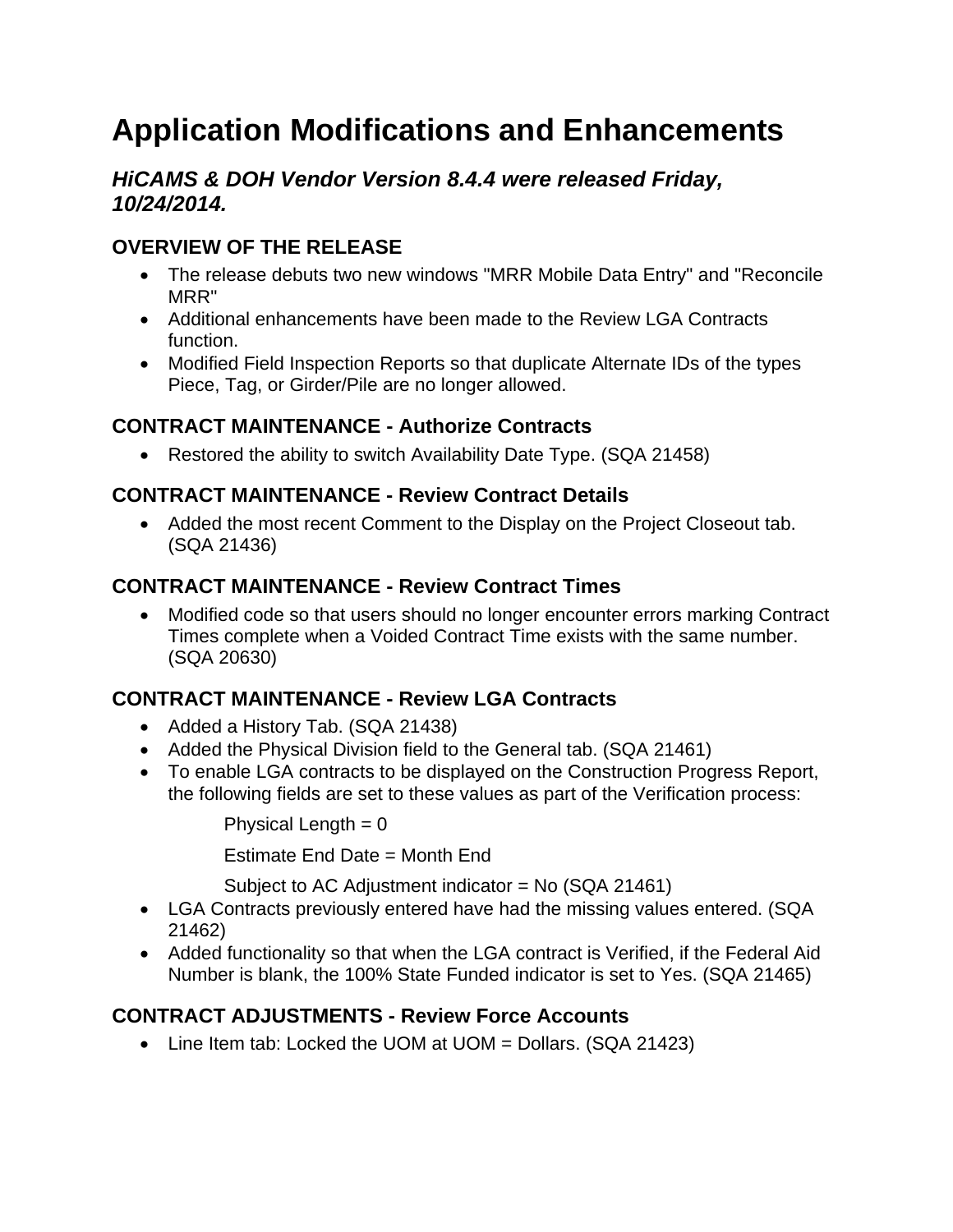## **CONTRACT ADJUSTMENTS - Review Supplemental Agreements**

- Changed the functioning of the window so that when a source Contract Line Item has the Master Conversion Unknown checked the SA line created will also have that indicator checked. If a Conversion Factor has already been entered, it will NOT be copied. (SQA 20834)
- Modified the window so that it is no longer possible to create a Supplemental Agreement with neither a Contract Time nor Line Item modification. (SQA 21250)
- Changed the code so the error message concerning missing AC and Fuel Base Prices is displayed appropriately. (SQA 21468)

## **CONTRACT TRACKING - MRR Mobile Data Entry**

- NEW for Version 8.4.4
- Allows Barcode/Alternate IDs to be entered. When the Alternate ID is validated, the system either creates a Material Receipt, or saves the Alternate ID in the Reconcile MRR window for further processing. (SQA 21414)
- This is available for Alternate IDs on Precast Concrete only.
- See the new Contract Tracking User Guide *Review Material Receipts Mobile Devices* for information on how to use this window.

# **CONTRACT TRACKING - Reconcile MRR**

- NEW for Version 8.4.4
- This window displays Alternate ID information that cannot be processed into a Materials Receipt. Once the Alternate ID issue is resolved, clicking the Validate button creates the MRR. (SQA 21486, 21502, and 21503))
- See the new Contract Tracking User Guide *Review Material Receipts Mobile Devices* for information on how to use this window.

## **CONTRACT TRACKING - Review Material Receipts**

• Modified the window functionality so that when the MRR is Voided, the links to Samples and FIRs on the Alternate IDs are removed. (SQA 21445)

#### **CONTRACT ESTIMATES - Review Estimates**

- FINAL ESTIMATES: corrected the functioning of the window so that when entries are made on the damages tab are made and not Saved, the estimate status is set to Pending Generate if the Forward button is clicked. Previously the estimate status changed to Pending CCU Approval, skipping the Pending DE Approval step. (SQA 19640)
- Added a new issue to the Open Issues tab to help capture unreconciled MRRs on a contract. If there are unreconciled MRRs the following issue will be displayed: "There are Unreconciled Materials Received for this Contract." (SQA 21501)